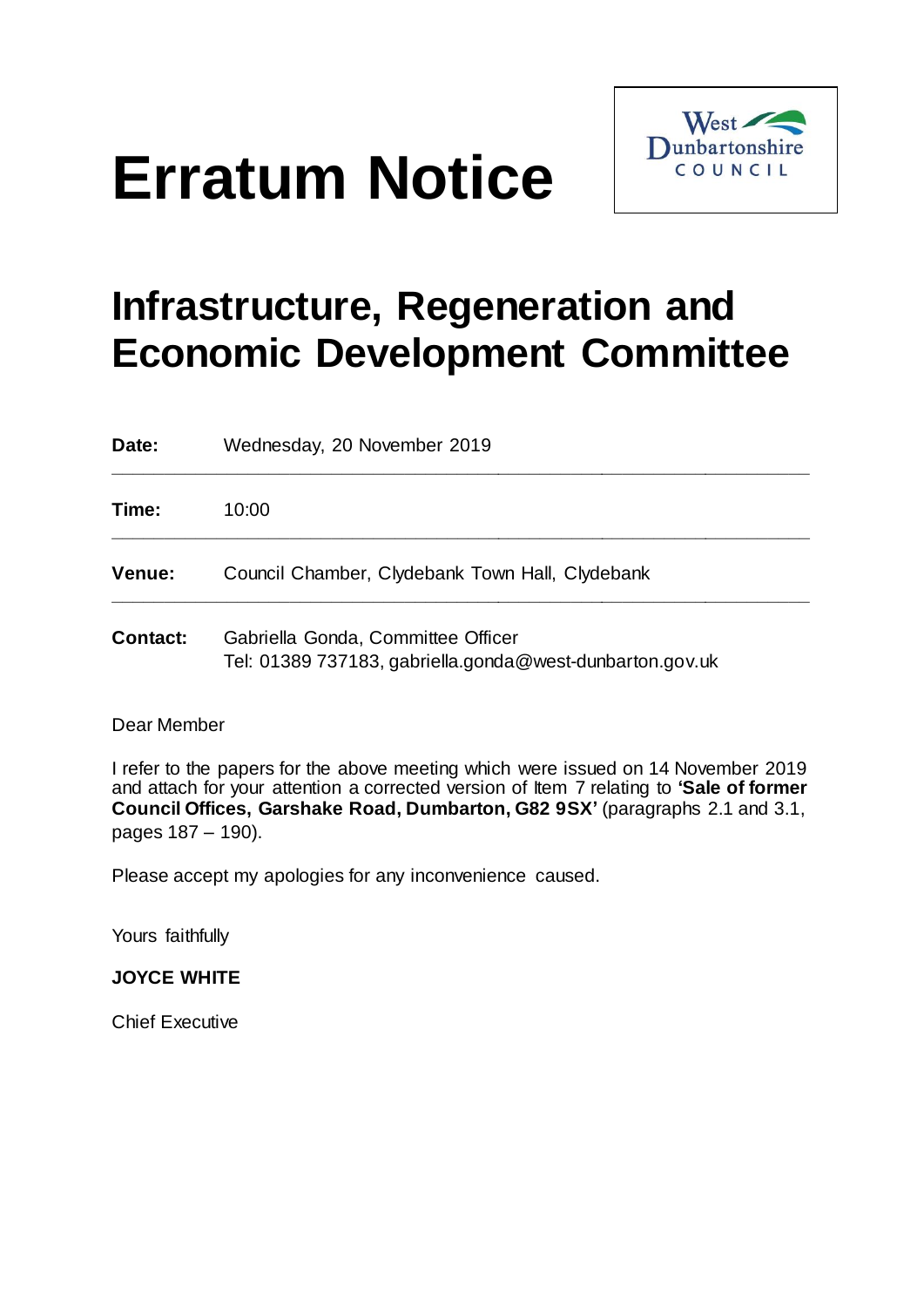#### Distribution:-

Councillor Iain McLaren (Chair) Councillor Gail Casey Councillor Karen Conaghan Councillor Diane Docherty Provost William Hendrie Councillor Caroline McAllister Councillor David McBride Councillor Jonathan McColl Councillor John Mooney Councillor Lawrence O'Neill Councillor Martin Rooney

All other Councillors for information

Chief Executive Strategic Director of Regeneration, Environment and Growth

Date of Issue: 18 November 2019

#### **Audio Streaming**

Please note: the sound from this meeting may be recorded for live and subsequent audio streaming via the Council's internet site. At the start of the meeting, the Chair will confirm if all or part of the meeting is being audio streamed.

Audio recordings of the meeting (including the attendance or contribution of any party participating or making a contribution) will be published on the Council's website and the Council's host's webcast/audio stream platform.

You should be aware that the Council is a Data Controller under the General Data Protection Regulation. Data collected during this audio stream will be retained in accordance with the Council's Privacy Notice<sup>\*</sup> and Retention Schedules including, but not limited to, for the purpose of keeping historical records and making those records available via the Council's internet site.

If you have any queries regarding this and, in particular, if you believe that use and/or storage of any particular information would cause, or be likely to cause, substantial damage or distress to any individual, please contact Peter Hessett, Strategic Lead – Regulatory on 01389 - 737800.

\*http://www.west-dunbarton.gov.uk/privacy/privacy-notice/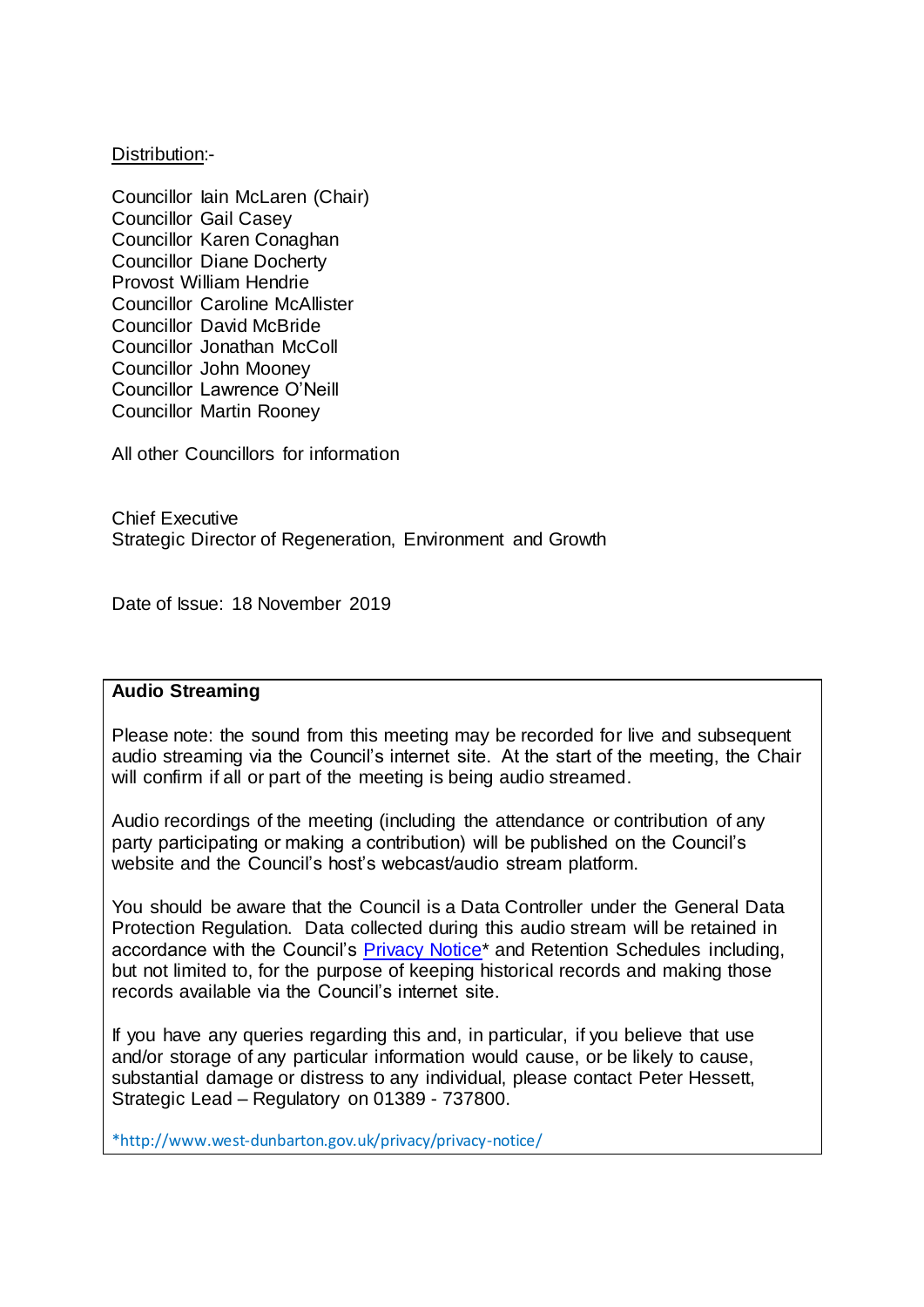# **WEST DUNBARTONSHIRE COUNCIL**

# **Report by the Strategic Lead, Regeneration**

# **Infrastructure, Regeneration and Economic Development Committee:**

# **20 November 2019 \_\_\_\_\_\_\_\_\_\_\_\_\_\_\_\_\_\_\_\_\_\_\_\_\_\_\_\_\_\_\_\_\_\_\_\_\_\_\_\_\_\_\_\_\_\_\_\_\_\_\_\_\_\_\_\_\_\_\_\_\_\_\_\_\_\_\_**

#### **Subject: Sale of former Council Offices, Garshake Road, Dumbarton, G82 9SX**

#### **1. Purpose**

**1.1** The purpose of this report is to advise the Committee on the outcome of the marketing of the former Council Offices, Garshake Road, Dumbarton. The report details the offer received and seeks Committee approval to conclude disposal of the site.

#### **2. Recommendations**

- **2.1** It is recommended that the Committee:
	- (i) Approve the disposal of the former Council Offices, Garshake Road, Clydebank for a consideration of £6,055,000 (Six Million Fifty Five Thousand Pounds) to Miller Homes Limited.
	- (ii) Authorise the Strategic Lead, Regeneration to conclude negotiations.
	- (iii) Authorise the Strategic Lead, Regulatory to conclude the transaction on such conditions as considered appropriate.

#### **3. Background**

- **3.1** The site for disposal is the former Council Offices at Garshake Road, Dumbarton, G82 9SX (Appendix 1).
- **3.2** As part of the office rationalisation business case approved at Council on 25 June, 2014 the site was declared to be surplus following the implementation of the project and to be marketed for sale.
- **3.3** The property was vacated in June 2017 and currently undergoing a demolition programme following a tender process which was conducted in accordance with the Procurement Reform (Scotland) Act 2014 and Council's Standing Orders and Financial Regulations relating to Contracts. This demolition programme is due to complete 29 November, 2019.

#### **4. Main Issues**

**4.1** A marketing campaign was commenced by our nominated agent and a closing date being set of 19 September, 2019.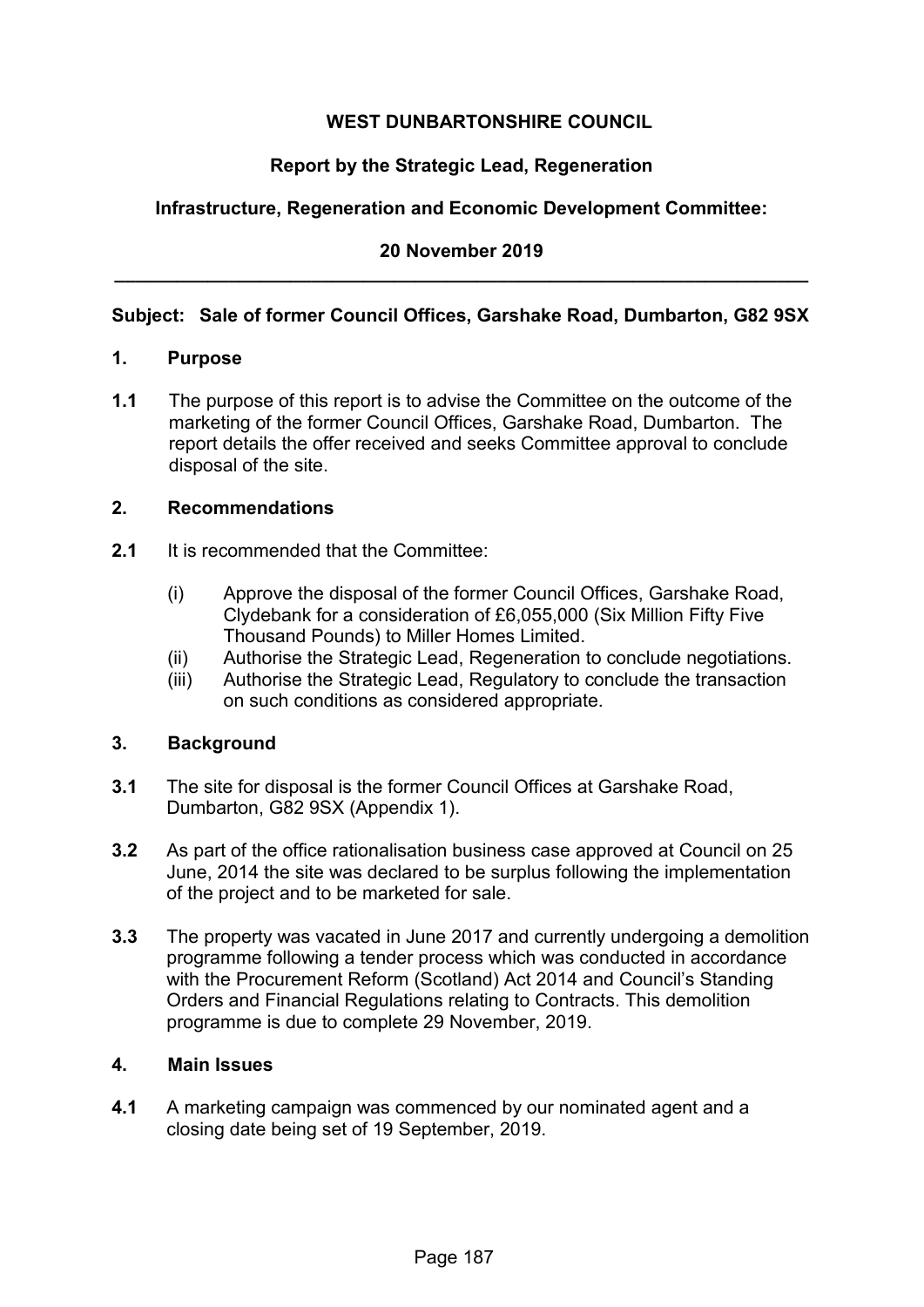- **4.2** The site was extensively marketed; sales particulars (Appendix 2) were uploaded onto various property websites, including the Council's own website. Regular e-mailing's were undertaken to our nominated agent's comprehensive list of property agents, developers, housing associations and property companies. A "For Sale" sign was also erected at a prominent location on site.
- **4.3** At the closing date, four compliant offers to purchase were received from developers with the highest £6,055,000 (Six Million and Fifty Five Thousand Pounds) being recommended for acceptance.
- **4.4** One other offer was rejected on the basis that the payment was linked to stage payments and therefore not evaluated as offers were not invited on this basis.
- **4.5** Within the Local Development Plan Proposed Plan 2018 the site is identified as H2(19) which has a capacity for 100 private residential units, with 75 being delivered between 2017 and 2024 and 25 post 2024.
- **4.6** Miller Homes, a medium sized house builder, has submitted the higher of the four compliant offers. They are a well established and successful house builder who have undertaken a number of schemes within West Dunbartonshire and are therefore well aware of the Council's planning and other statutory requirements.
- **4.7** Miller Homes propose a scheme of 86 private dwelling units being a mix of 3 and 4 bedroom family homes covering a 6.32 acres of net developable acreage as detailed in the attached layout plan (Appendix 3).
- **4.8** Miller Homes have reflected in their offer soft abnormal costs based on the information supplied by the Council but this will be subject to a more detailed site investigation.
- **4.9** Miller Homes will pay a deposit of £200,000 (Two Hundred Thousand Pounds) upon conclusion of missives which will be refundable in the event the seller defaults on its obligations. This substantial deposit clearly demonstrates their commitment to the site.
- **4.10** West Dunbartonshire Council will look to impose an overage payment to the Council in the event that Miller Homes Limited obtain planning consent for a scheme in excess of that currently proposed and also seek to impose a clawback provision in the unlikely event that they sell the site to another developer for any increase in value above that paid to West Dunbartonshire **Council**

#### **5. People Implications**

**5.1** Other than the Officers time involved in concluding the proposed deal there are no People implications.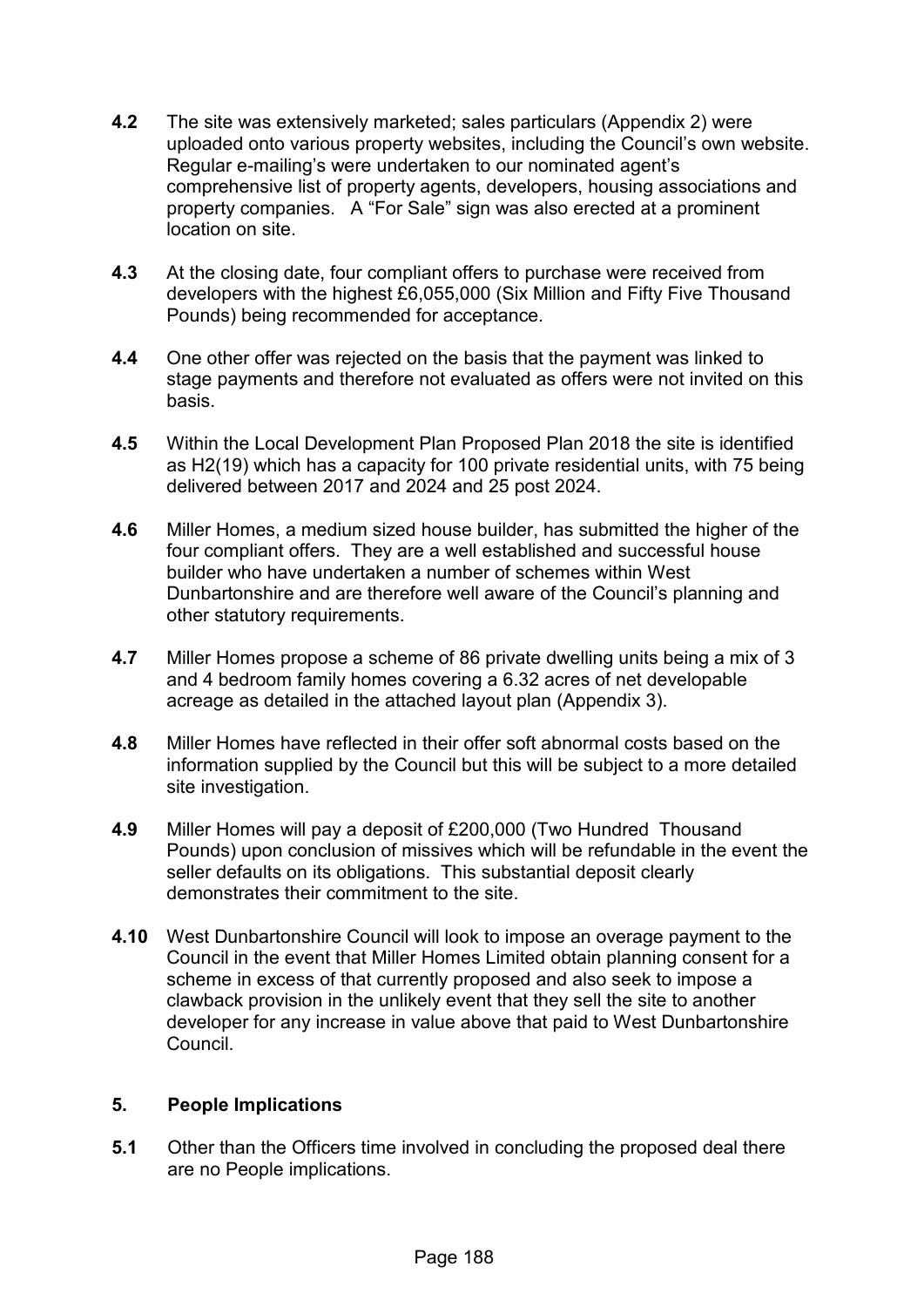# **6. Financial and Procurement Implications**

- **6.1** The financial implications of the proposed sale is a capital receipt to the Council of £6,055,000 minus abnormal costs to be agreed.
- **6.2** Construction of 86 units as indicated by Miller Homes would generate a minimum income in the region of £156,679 per annum for both Council Tax based on Band E rating. This income stream cannot obviously be guaranteed and would be dependent on all units being sold and planning permission being achieved. We have had no indicative layout plan by the purchaser and therefore this is at this stage an anticipated figure. The income stream could also be varied depending on whether purchasers were currently living within the Council area or new to the area.
- **6.3** There are no procurement implications arising from this report.

# **7. Risk Analysis**

- **7.1** The offer from Miller Homes Ltd is conditional upon various suspensive conditions and a time limit of 4 months from conclusion of missives to enable all technical due diligence and commence Planning Application will be imposed.
- **7.2** The main risk associated with the disposal of the site is that the transaction may not conclude for a variety of reasons including planning, ground conditions and abnormals. In that case, the Council will require to remarket the site for sale.

#### **8. Environmental Sustainability**

**8.1** The sites will continue in their existing industrial use and any future development of the sites will require that SEA legislation will be considered and taken into account as part of any planning application assessment.

# **9. Equalities Impact Assessment (EIA)**

**9.1** An Equality Impact Screening did not indicate any further action required in relation to this transaction.

# **10. Consultation**

**10.1** Consultations have been undertaken with Finance and Regulatory however wider consultation will take place during any Planning Application process.